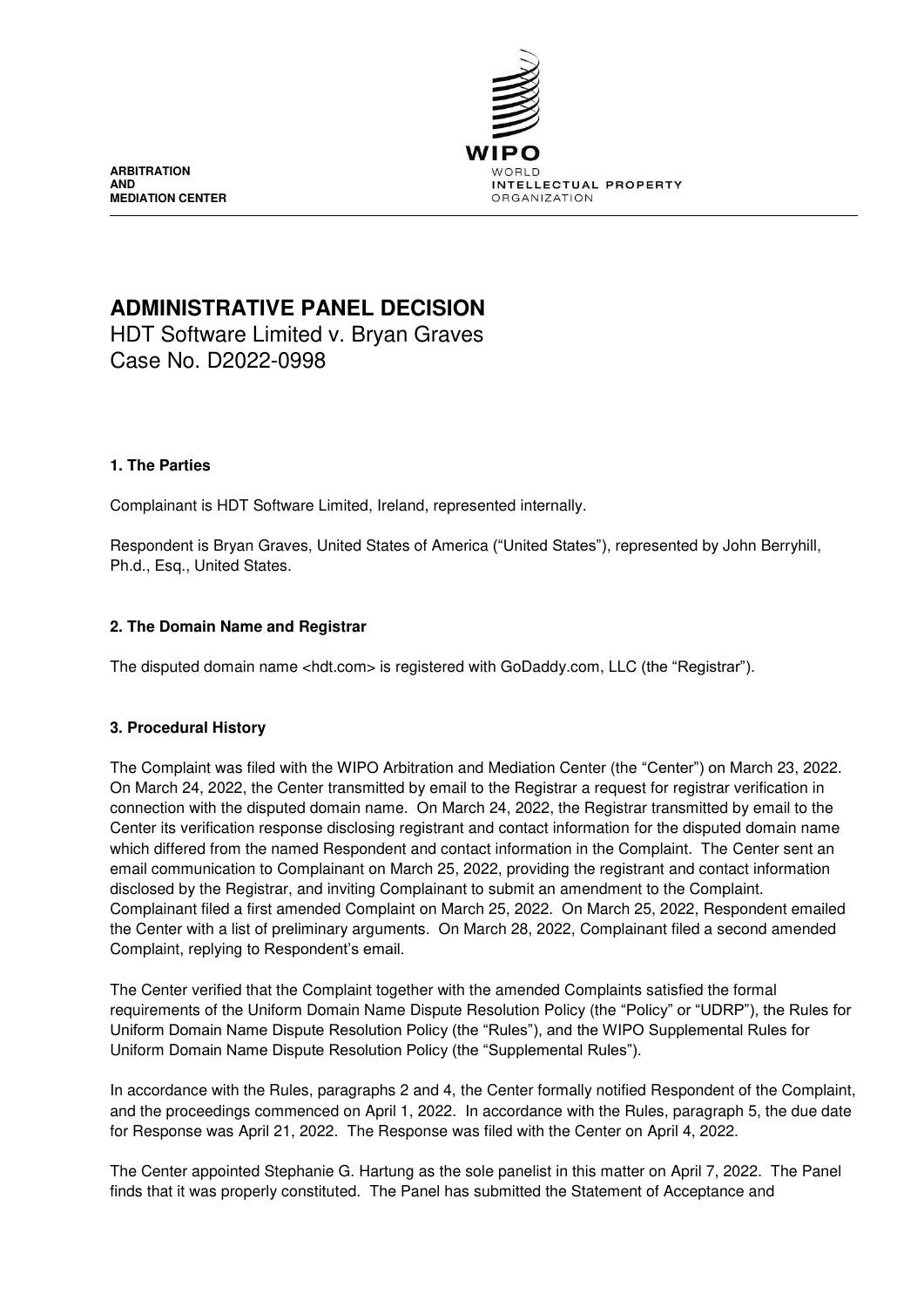#### page 2

Declaration of Impartiality and Independence, as required by the Center to ensure compliance with the Rules, paragraph 7.

#### **4. Factual Background**

Complainant is a company organized under the laws of Ireland that is active in the computer software industry. It has provided evidence to be the registered owner of the following European Union trademarks (EUTMs) relating to Complainant's company name and brand "HDT":

- Word mark HDT, European Union Intellectual Property Office (EUIPO), registration number: 018543943, registration date: December 11, 2021, status: active;
- Word/design mark HDT, EUIPO, registration number: 018543931, registration date: December 15, 2021, status: active.

Respondent, in turn, is a resident of the United States that is somehow engaged in monetizing domain names, including short and/or generic domain names.

On the basis of both Parties' contentions and the case file as such, it is undisputed between the Parties that:

- Respondent acquired the disputed domain name on June 12, 2013, for a sales price at USD 8,500;
- Complainant contacted Respondent via email on July 27, 2015 about the availability of the disputed domain name for sale and offered a sales price of USD 11,000. However, no sales agreement was reached between the Parties as Respondent was asking for a sales price of USD 75,000, but Complainant indicated that if its business was that successful, it might contact Respondent again in the future;
- Complainant was incorporated on August 4, 2015, and by then started using the HDT brand and the domain name <hdt-software.com>;
- Respondent received an email by the domain name broker Afternic.com on August 6, 2020 (9:45 a.m. EST), in relation to an offer for the disputed domain name in the range of USD 120,000;
- Respondent contacted Complainant via email on August 6, 2020, referring to the Parties' earlier correspondence of 2015 and checking if Complainant still had an interest in purchasing the disputed domain name, thereby indicating that this was a limited time opportunity;
- Complainant got back to Respondent via email on August 11, 2020, entering into new negotiations between the Parties on buying the disputed domain name, with Respondent indicating that it had received an "initial offer" for the disputed domain name in the low six figure range which Complainant rejected as "Way too much for our budget.", but still thanked Respondent "for the heads-up!";
- Complainant contacted Respondent again via email on February 6, 2021, checking whether Respondent was still holding the disputed domain name and needed " to offload it at a discount", which Respondent denied the very same day, indicating that "the value of this domain has increased since we last exchanged emails. We have had offers in excess of our old offer price.".
- Complainant applied for registration of EUTM 018543943 HDT (word mark) on August 28, 2021, which was registered on December 11, 2021, and for registration of EUTM 018543931 HDT (word-/design mark) also applied for on August 28, 2021, which is registered on December 15, 2021.

Complainant requests that the disputed domain name be transferred to Complainant, while Respondent concludes that Complainant has failed to demonstrate that the disputed domain name was registered and used in bad faith.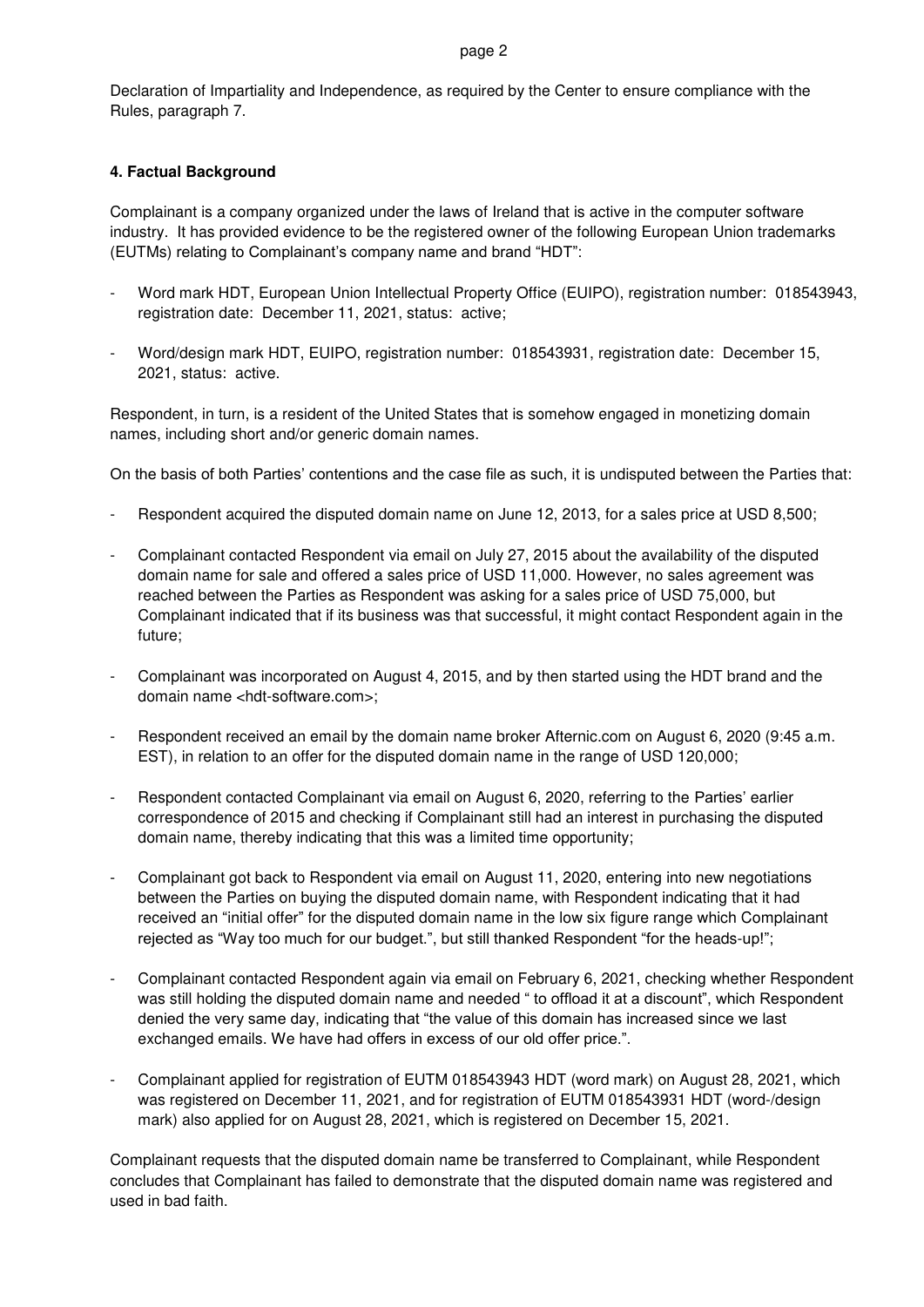# **5. Parties' Contentions**

# **A. Complainant**

Complainant contends that it started using the HDT trademark and associated logos in 2015 and sought to protect them through registration in mid-2021. By that time, Complainant claims to have started to investigate the situation of the disputed domain name which obviously was still up for sale and had not been transferred since 2013. Complainant, thus, quickly realized that Respondent had been deceptive about its alleged third-party offering claim and that earlier contacts in 2020 were just a failed extortion attempt, as Respondent did not disclose any exhibit proving that the initial offer was still active at the time of the alleged extortion attempt. Complainant's trademark registrations, therefore, were the result of Respondent's scheming and a preemptive risk mitigation.

Complainant submits that the disputed domain name is identical to Complainant's HDT trademark. Moreover, Complainant asserts that Respondent has no rights or legitimate interests in respect of the disputed domain name since, given that the disputed domain name has been parked for sale, Respondent is clearly making no use in respect of the disputed domain name other than the purpose of speculative selling, or otherwise transferring it for a hefty fee. Finally, Complainant argues that Respondent has registered and is using the disputed domain name in bad faith since (1) Respondent acquired the disputed domain name for USD 8,500 in June 2013, and has not made fair use of it ever since, (2) the disputed domain name was clearly registered with the prospect of a significant gain derived from its sale and transfer, and (3) Respondent contacted Complainant in an unwanted solicitation of August 6, 2020, with a bogus claim to have received "an initial offer in the low six figure range" and invited Complainant to place a higher bid, apparently expecting a profit in the 100-fold, which was way in excess of the USD 8,500 acquisition value.

# **B. Respondent**

Respondent stresses that Complainant omitted to mention that its principal had begun corresponding with Respondent to buy the disputed domain name in July 2015, before Complainant had even been formed as a company or started using its HDT trademark. Against this background, there was no "unsolicited" communication by Respondent on August 6, 2020, in view of Complainant's own multiple solicitations to buy the disputed domain name for several years.

Respondent admits that the disputed domain name is identical or confusingly similar to Complainant's HDT trademark, which, however, was obtained only in 2021, thus many years after Respondent obtained the disputed domain name. Moreover, Respondent argues that the term at issue is a common acronym which may stand for any number of things and that the registration of a valuable three-letter domain name for resale, having the range of generic meanings and no famous or exclusive associations with any trade or service mark, is a legitimate purpose for having acquired it at substantial expense for investment purposes. Finally, Respondent points to the fact that (1) at the time of the acquisition of the disputed domain name, neither Complainant nor its HDT trademark even existed, and that in such cases, panels were normally not to find bad faith on the part of respondent, (2) Complainant contacted Respondent in July 2015, thus, two years after Respondent acquired the disputed domain name, and at a point of time when Complainant was still free to choose any name for its business which was formed only in August 2015, and (3) Respondent had been contacted not only by Complainant, but by many parties over the years to inquire to purchase the disputed domain name, and that the "initial offer" mentioned by Respondent in its email correspondence of August 11, 2020, was completely true and that Respondent was under no obligation to accept an initial offer from Complainant or anyone else.

# **6. Discussion and Findings**

Under paragraph 4(a) of the Policy, Complainant carries the burden of proving:

(i) that the disputed domain name is identical or confusingly similar to a trademark or service mark in which Complainant has rights;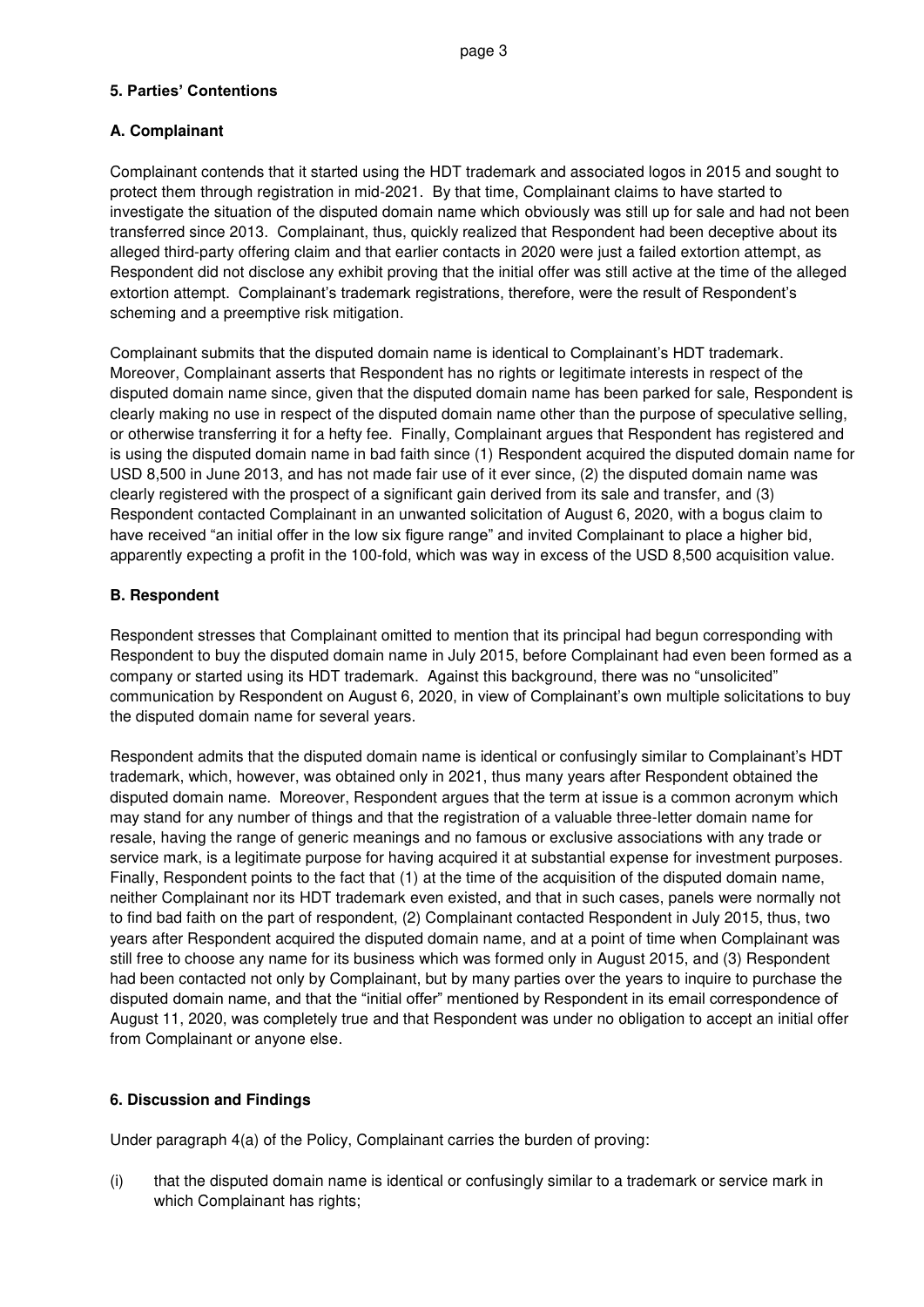#### page 4

- (ii) that Respondent has no rights or legitimate interests in respect of the disputed domain name; and
- (iii) that the disputed domain name has been registered and is being used in bad faith.

In this context, and as a general introductory remark, the Panel wishes to draw both Parties' attention again to the fact that the Policy has been set in place to address cross-border trademark-abusive domain name registrations, widely known as cybersquatting, thereby providing at the same time *e.g.*, an efficient remedy for brand owners as well as predictability for domainers (see WIPO Overview of WIPO Panel Views on Selected UDRP Questions, Third Edition ("WIPO Overview 3.0"), Introduction). And a complaint brought under the Policy may only be successful if all the three elements set forth above are fulfilled.

# **A. Supplemental Filings**

Paragraphs 10 and 12 of the Rules grant the Panel sole discretion to determine the admissibility of unsolicited (late or even early) supplemental filings. While paragraph 10(d) states that: "The Panel shall determine the admissibility, relevance, materiality and weight of the evidence", paragraph 12 provides that: "In addition to the complaint and the response, the Panel may request, in its sole discretion, further statements or documents from either of the Parties".

The principles which the Panel should apply in deciding whether or not to admit unsolicited supplemental filings have been considered in many cases under the Policy and have meanwhile been widely agreed among UDRP panels, in that such supplemental filings should be generally discouraged and only be accepted in "exceptional circumstances" (WIPO Overview 3.0, section 4.6).

In the case at hand, both Parties expressed throughout the proceeding that they wished to communicate in a manner which is typically not foreseen by the UDRP (*e.g.*, Respondent, even before filing an official response, emailed the Center on March 25, 2022, with some preliminary arguments encouraging Complainant to withdraw the Complaint, while Complainant submitted supplemental filings to the Center on April 7, 2022, to which Respondent, in turn, came back with own supplemental filings on April 8, 2022). Against this background, the Panel has been willing to accept that "exceptional" circumstances are present in the case at hand, and that it would take all correspondence mentioned above into consideration in its decision-making process, in order to treat both Parties equally and fair and finally come to a just and sound decision.

# **B. Identical or Confusingly Similar**

The Panel concludes that the disputed domain name is identical to Complainant's HDT trademark, and that Complainant, thus, has standing to file this UDRP Complaint.

The disputed domain name exclusively incorporates the entire HDT trademark. Moreover, it has been held in many UDRP decisions and has become a consensus view among panelists (see WIPO Overview 3.0, section 1.11) that the applicable top-level domain (TLD) in a domain name is generally viewed as a standard registration requirement and as such is disregarded under the first element test. Accordingly, the existence of the generic TLD ".com" does not dispel the finding of identity arising from the entire incorporation of Complainant's HDT trademark in the disputed domain name.

The Panel further notes that there is a consensus view among UDRP panels according to which the fact that a domain name has been registered before a complainant has acquired trademark rights does not by itself preclude a complainant's standing to file a UDRP case, nor a panel's finding of identity or confusing similarity under the first element, provided that complainant's trademark rights are in existence at the time the complaint is filed (see WIPO Overview 3.0, section 1.1.3). Accordingly, the fact that the disputed domain name was registered by Respondent already on June 14, 2013, while *e.g.*, Complainant's HDT trademark was registered only in December 2021, is not in contrast to find that Complainant has standing to file this UDRP Complaint, but need be evaluated in the context of the third element of the UDRP (see Section D. below).

Therefore, Complainant has established the first element under the Policy set forth by paragraph 4(a)(i).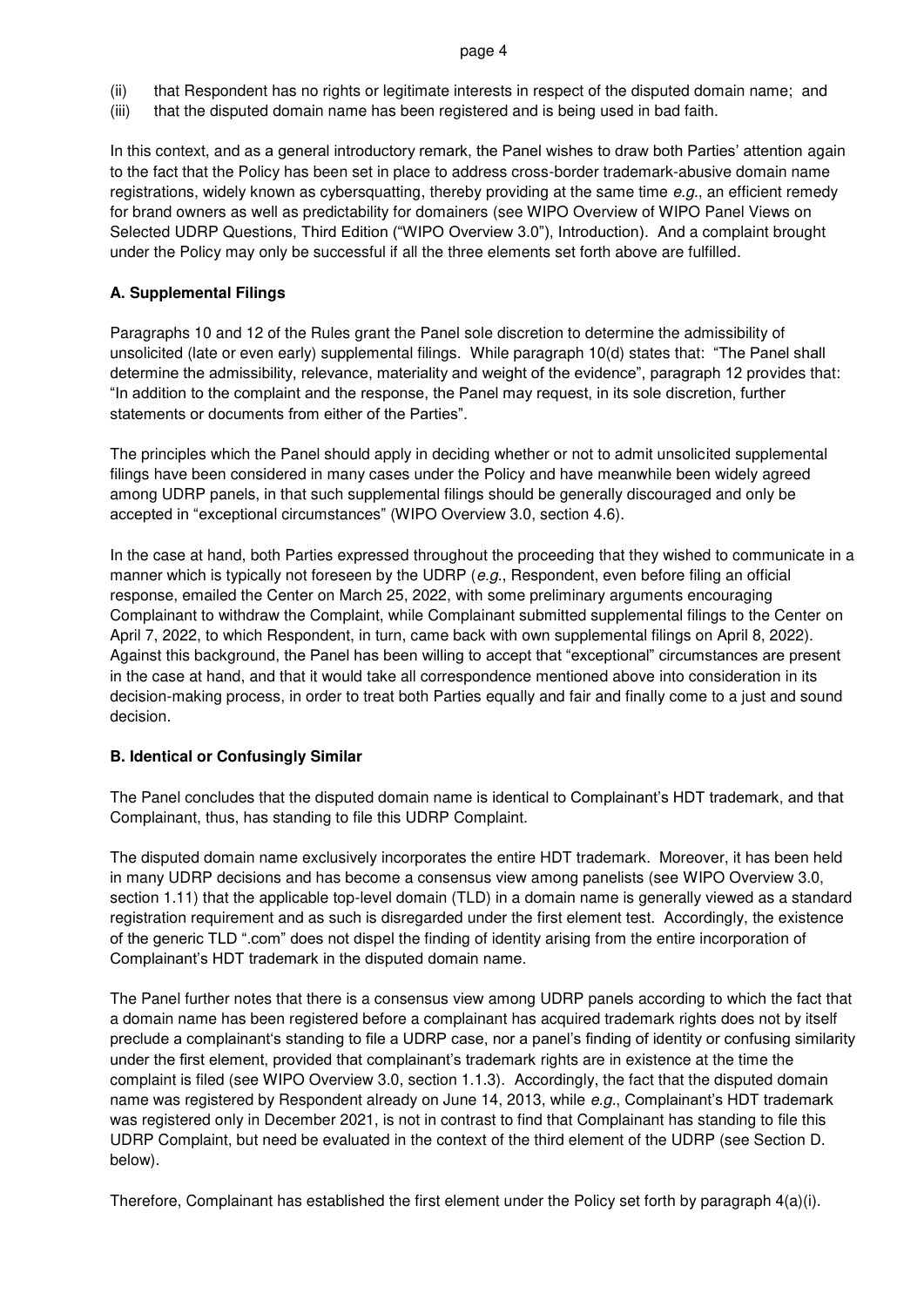# **C. Rights or Legitimate Interests**

This Complaint brought under the UDRP, moreover, requires Complainant to prove that Respondent has no rights or legitimate interests in respect of the disputed domain name (paragraph 4(a)(ii) of the Policy).

From the case file, including Respondent's own contentions, little is known about Respondent's actual business or other activities, apart from that Respondent is somehow engaged in monetizing domain names, including short and/or generic domain names, and that Respondent has been offering the disputed domain name for years online for sale. In this context, panels have generally accepted that aggregating and holding domain names (usually for resale) consisting of acronyms (such as the disputed domain name), dictionary words, or common phrases can be *bona fide* and is not *per se* illegitimate under the UDRP (see WIPO Overview 3.0, section 2.1). And Respondent points correctly to the fact that the acronym "HDT" as reflected in both Complainant's HDT company name and trademark as well as in the disputed domain name, with no additives whatsoever, may stand for any number of things with a whole range of generic meanings and obviously has no famous or exclusive associations with any specific trademark or service mark, not even with Complainant's HDT trademark.

The Panel, however, has decided not to deal further in detail with the question of the (non-)existence of Respondent's rights or legitimate interests in respect of the disputed domain name, since in any case – as set out in detail under Section D. below – the third element under the UDRP is not fulfilled.

# **D. Registered and Used in Bad Faith**

Paragraph 4(a)(iii) of the Policy finally requires that the disputed domain name must have been registered and must be used in bad faith by Respondent, if the Complaint shall be successful. The notion of bad faith is, thereby, broadly understood to occur where a respondent takes unfair advantage of or otherwise abuses a complainant's trademark (see WIPO Overview 3.0, section 3.1).

The decisive starting point for the examination of whether or not a bad faith acting can be found on the part of Respondent is the fact that the disputed domain name was acquired by Respondent already on June 14, 2013. At that time, Complainant's company undisputedly was neither founded nor was there any sign of Complainant's (planned) business activities or the like, that would have allowed to even anticipate such a foundation. According to its own contentions, Complainant was incorporated on August 4, 2015, and only by then started using the HDT brand and the domain name <hdt-software.com>. And in addition, Complainant's HDT trademark was registered even later, namely only in December 2021. Given such specific timing, as indicated already under Section B. above, it is important to note UDRP panels' consensus agreement that where a domain name has been registered before a complainant has acquired trademark rights, only in exceptional cases would a complainant be able to prove a respondent's bad faith (see WIPO 3.0, section 1.1.3).

Determining whether or not such an "exceptional case" is given here, this Panel has examined all of the Parties' pre-procedural communications and in particular the negotiations on a possible sale of the disputed domain name by Respondent to Complainant in detail.

There is simply no evidence that Respondent would have had a view of Complainant's then-nascent trademark rights when it acquired the disputed domain name.

At this point of time, and according to Complainant's own contentions, Complainant had not yet even started to use the acronym HDT for any business activities. Complainant, however, apparently decided to accept that the sales price asked for by Respondent was simply far too high, but that if its business was that successful, it might contact Respondent again in the future.

In sober reflection, what lays here on the table are sales negotiations, originally initiated by Complainant itself, on the disputed domain name (which consists of a three-letter acronym with a wide range of possible meanings), and diverging price expectations of the Parties, with apparently only one offer ever submitted by